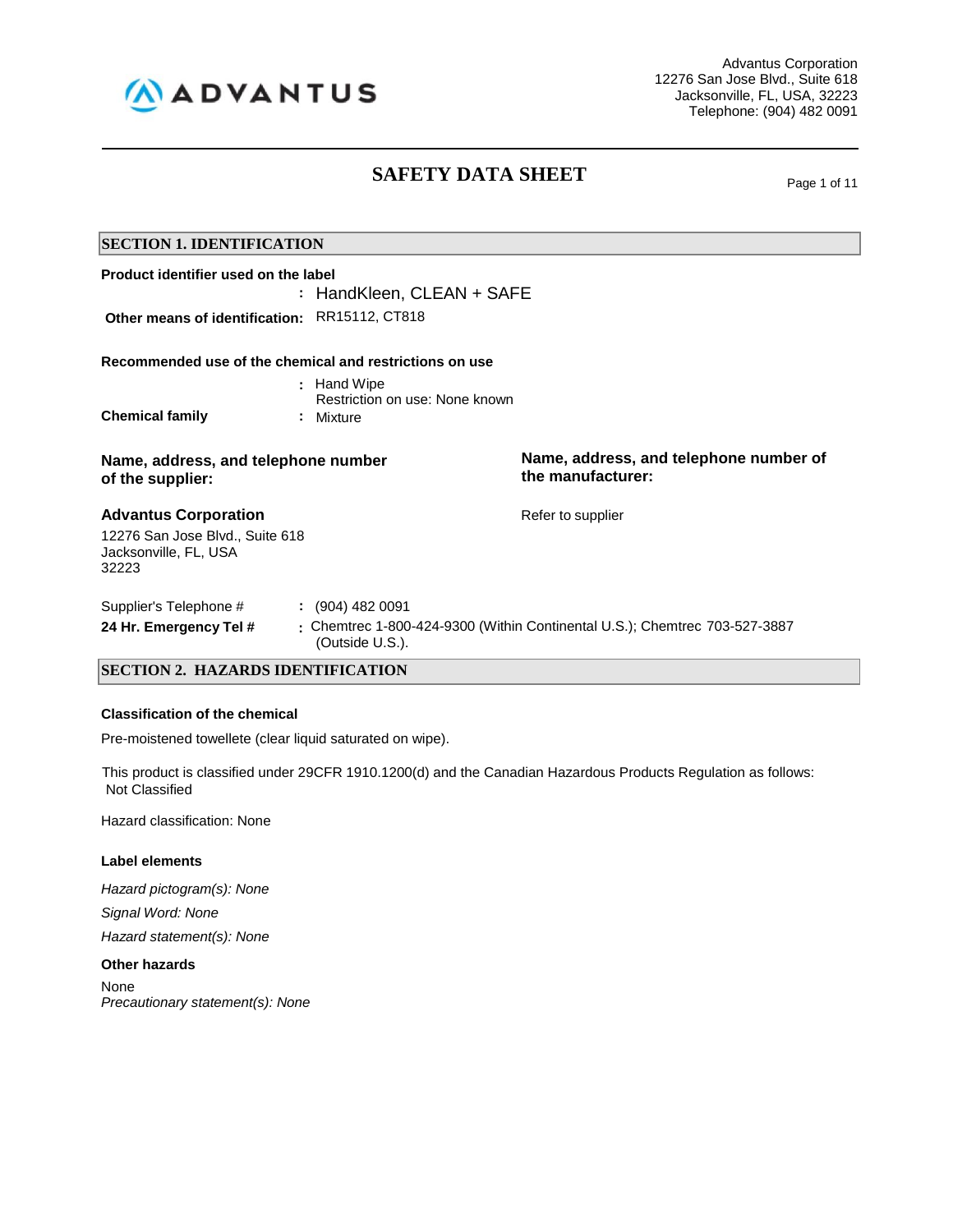

### **SAFETY DATA SHEET** Page 2 of 11

#### **SECTION 3. COMPOSITION/INFORMATION ON INGREDIENTS**

Solution

| <b>Chemical name</b>        | Common name and synonyms       | <u>CAS#</u> | Concentration (% by weight) |
|-----------------------------|--------------------------------|-------------|-----------------------------|
| Ethyl alcohol               | Ethyl alcohol<br>Ethyl hydrate | 64-17-5     | 20.0-30.0                   |
| Benzethonium Chloride (USP) | Benzethonium Chloride (USP)    | 121-54-0    | $0.1 - 1.0$                 |
| PPG-12-PEG-50               | Lanolin                        | 68458-88-8  | $0.1 - 1.0$                 |
| Potassium Sorbate           | Potassium Sorbate              | 24634-61-5  | $0.1 - 1.0$                 |

The exact concentrations of the above listed chemicals are being withheld as a trade secret.

| <b>SECTION 4. FIRST-AID MEASURES</b> |                                                                                                                          |  |  |
|--------------------------------------|--------------------------------------------------------------------------------------------------------------------------|--|--|
| Description of first aid measures    |                                                                                                                          |  |  |
| Ingestion                            | : None required when used as intended. In the case of accident or if you feel unwell,                                    |  |  |
| Inhalation                           | seek medical advice immediately (show the label where possible).                                                         |  |  |
|                                      | : If inhaled, move to fresh air. If breathing is difficult, give oxygen by qualified medical                             |  |  |
|                                      | personnel only. If breathing has stopped, give artificial respiration. Get medical<br>attention if symptoms persist.     |  |  |
| Skin irritation                      | : Wash off with soap and plenty of water. If skin irritation or rash occurs: Get medical                                 |  |  |
|                                      | advice/attention. Wash contaminated clothing before re-use.                                                              |  |  |
| Eye contact                          | : Rinse cautiously with water for several minutes. Remove contact lenses if<br>present and easy to do; continue rinsing. |  |  |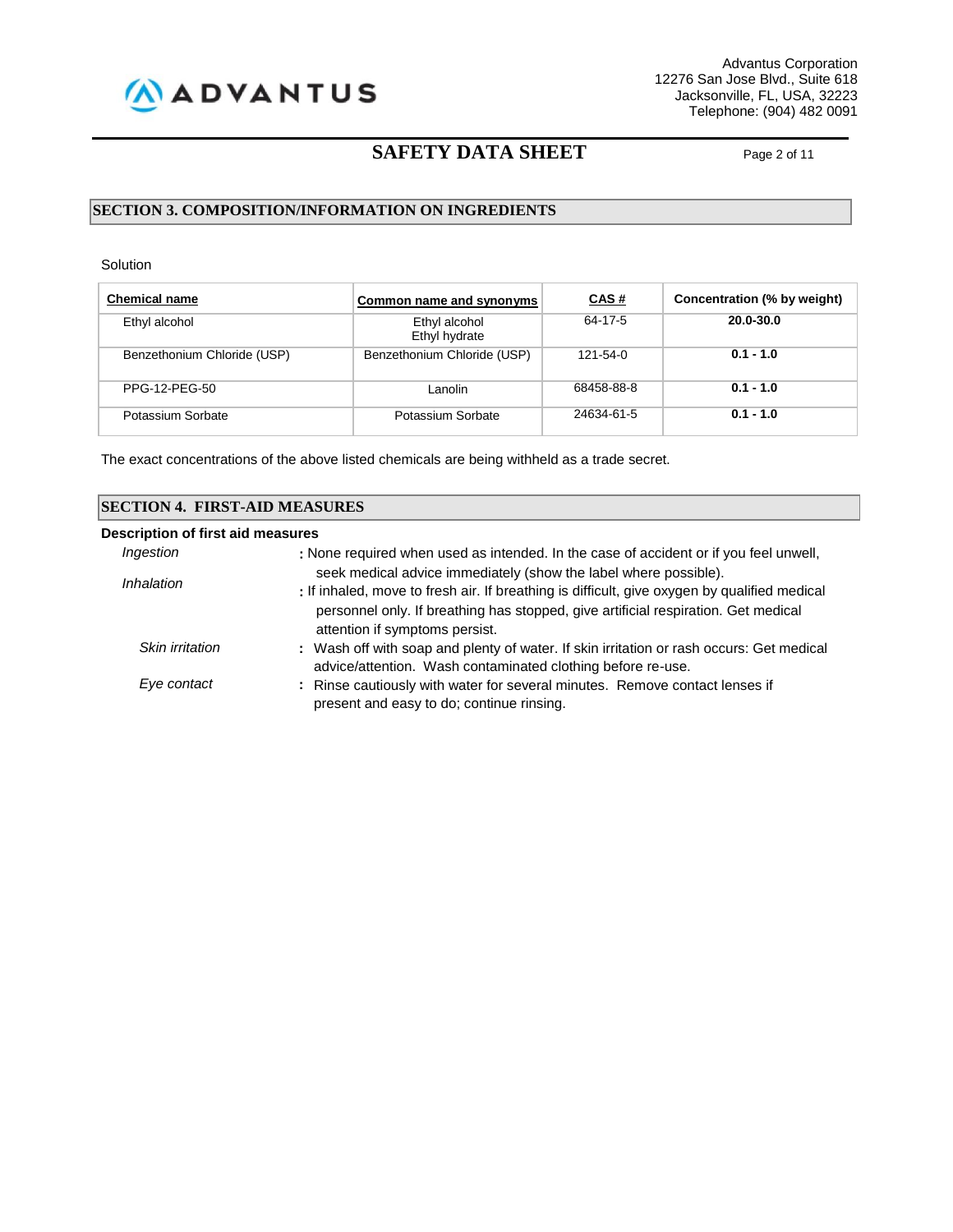

### **SAFETY DATA SHEET Page 3 of 11**

#### **SECTION 5. FIRE-FIGHTING MEASURES**

#### **Extinguishing media**

*Suitable extinguishing media*

**:** Use water fog or fine spray, foams, carbon dioxide or dry chemical. Do not use a solid water stream as it may scatter and spread fire.

**Special hazards arising from the substance or mixture / Conditions of flammability**

**:**None

#### **Flammability classification (OSHA 29 CFR 1910.106)**

**:** None

#### **Hazardous combustion products**

**:** Carbon oxides, nitrogen compounds

#### **Special protective equipment and precautions for firefighters**

*Protective equipment for fire-fighters*

**:** Firefighters must use standard protective equipment including flame retardant coat, helmet with face shield, gloves, rubber boots, and in enclosed spaces, SCBA. Do not enter without wearing specialized protective equipment suitable for the situation. Firefighter's normal protective clothing (Bunker Gear) will not provide adequate protection. A full-body encapsulating chemical protective suit with positive pressure self-contained breathing apparatus (NIOSH approved or equivalent) may be necessary.

#### **SECTION 6. ACCIDENTAL RELEASE MEASURES**

#### **Personal precautions, protective equipment and emergency procedures**

- **:** Restrict access to area until completion of clean-up. Ensure clean-up is conducted by trained personnel only. Individuals involved in the cleanup must wear appropriate personal protective equipment. For personal protection see section 8.
- 
- **Environmental precautions** : Do not allow material to contaminate ground water system.

#### **Methods and material for containment and cleaning up**

**:** Small Spills: Wipe up with absorbent material (e.g. cloth, fleece).

**Special spill response procedures**

**:** If a spill/release in excess of the EPA reportable quantity is made into the environment, immediately notify the national response center in the United States (phone: 1-800-424-8802).

US CERCLA Reportable quantity (RQ): None.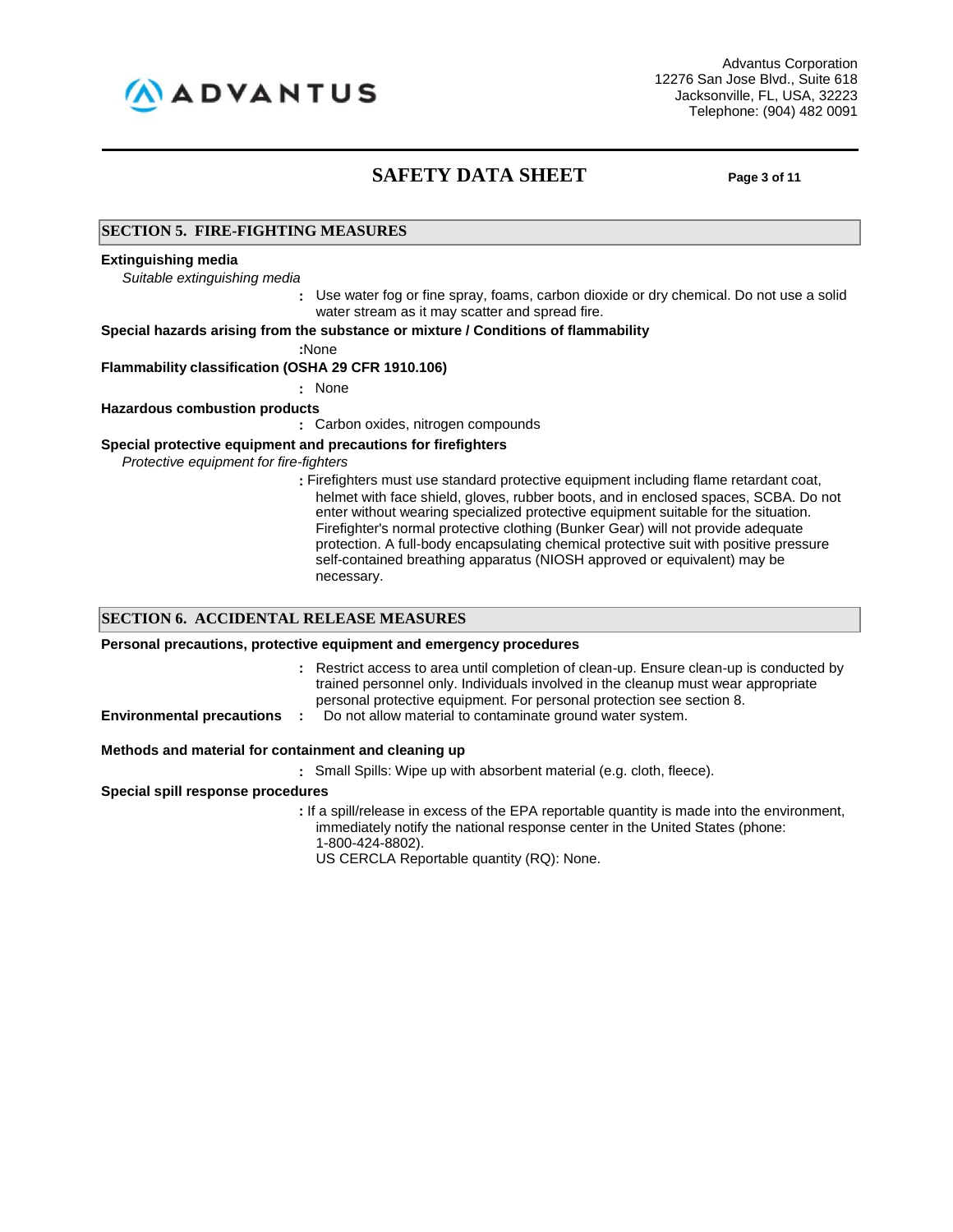

# **SAFETY DATA SHEET** Page 4 of 11

| <b>SECTION 7. HANDLING AND STORAGE</b>  |                                                                                                                                                                                                                                                                                                                                                                                                                                          |  |
|-----------------------------------------|------------------------------------------------------------------------------------------------------------------------------------------------------------------------------------------------------------------------------------------------------------------------------------------------------------------------------------------------------------------------------------------------------------------------------------------|--|
| <b>Precautions for safe</b><br>handling | Use only in well-ventilated areas. Wear suitable protective equipment during handling.<br>÷.<br>Do not ingest or swallow. Avoid breathing mist or vapor. Avoid contact with skin, eyes<br>and clothing. Wash thoroughly after handling. Keep away from heat, hot surfaces,<br>sparks, open flames and other ignition sources - No smoking. Use only non-sparking<br>tools with this material. Avoid contact with incompatible materials. |  |
| <b>Conditions for safe storage</b>      | Keep containers tightly closed when not in use.<br>: Store in a cool, dry, well-ventilated area. No smoking in the area.                                                                                                                                                                                                                                                                                                                 |  |
| Incompatible materials                  | : Oxidizing agents; Strong acids.                                                                                                                                                                                                                                                                                                                                                                                                        |  |

#### **SECTION 8. EXPOSURE CONTROLS / PERSONAL PROTECTION**

| <b>Exposure Limits:</b> |                                |                  |                                     |                  |
|-------------------------|--------------------------------|------------------|-------------------------------------|------------------|
| <b>Chemical Name</b>    | <b>ACGIH TLV</b><br><b>TWA</b> | <b>STEL</b>      | <b>OSHA PEL</b><br><b>PEL</b>       | <b>STEL</b>      |
| Ethyl alcohol           | N/Av                           | 1000 ppm         | 1000 ppm (1900<br>mg/m <sup>3</sup> | N/Av             |
| PPG-12-PEG-50           | N/Av                           | N/A <sub>v</sub> | N/Av                                | N/A <sub>v</sub> |
| Potassium Sorbate       | N/Av                           | N/Av             | N/Av                                | N/A <sub>v</sub> |
| Benzethonium Chloride   | N/Av                           | N/A <sub>v</sub> | N/Av                                | <b>N/Av</b>      |

#### **Exposure controls**

#### **Ventilation and engineering measures**

|                                       |                | : Ensure adequate ventilation, especially in confined areas.                                                                                                                                                                                                                                                      |
|---------------------------------------|----------------|-------------------------------------------------------------------------------------------------------------------------------------------------------------------------------------------------------------------------------------------------------------------------------------------------------------------|
| <b>Respiratory protection</b>         | $\blacksquare$ | Advice should be sought from respiratory protection specialists. Respirators should<br>be selected based on the form and concentration of contaminants in air, and in<br>accordance with OSHA (29 CFR 1910.134) or CSA Z94.4-02                                                                                   |
| Eye / face protection                 |                | : Wear safety goggles or glasses as appropriate for the job.                                                                                                                                                                                                                                                      |
| Other protective equipment            |                | : An eyewash station and safety shower should be made available in the immediate<br>working area. Depending on conditions of use, an impervious apron should be worn.<br>Other equipment may be required depending on workplace standards.                                                                        |
| <b>General hygiene considerations</b> |                |                                                                                                                                                                                                                                                                                                                   |
|                                       |                | : Avoid breathing vapour or mist. Avoid contact with eyes and clothing. Do not ingest.<br>Do not eat, drink or smoke when using this product. Upon completion of work, wash<br>hands before eating, drinking, smoking or use of toilet facilities. Remove soiled<br>clothing and wash it thoroughly before reuse. |

#### **SECTION 9. PHYSICAL AND CHEMICAL PROPERTIES**

| Appearance<br><b>Odour</b>                   | ۰. | : Pre-moistened towellette (clear liquid saturated on wipe).<br>Alcohol odor. |
|----------------------------------------------|----|-------------------------------------------------------------------------------|
| <b>Odour threshold</b>                       |    | : Not available.                                                              |
| рH                                           |    | : Not available.                                                              |
| Melting Point/Freezing point: Not available. |    |                                                                               |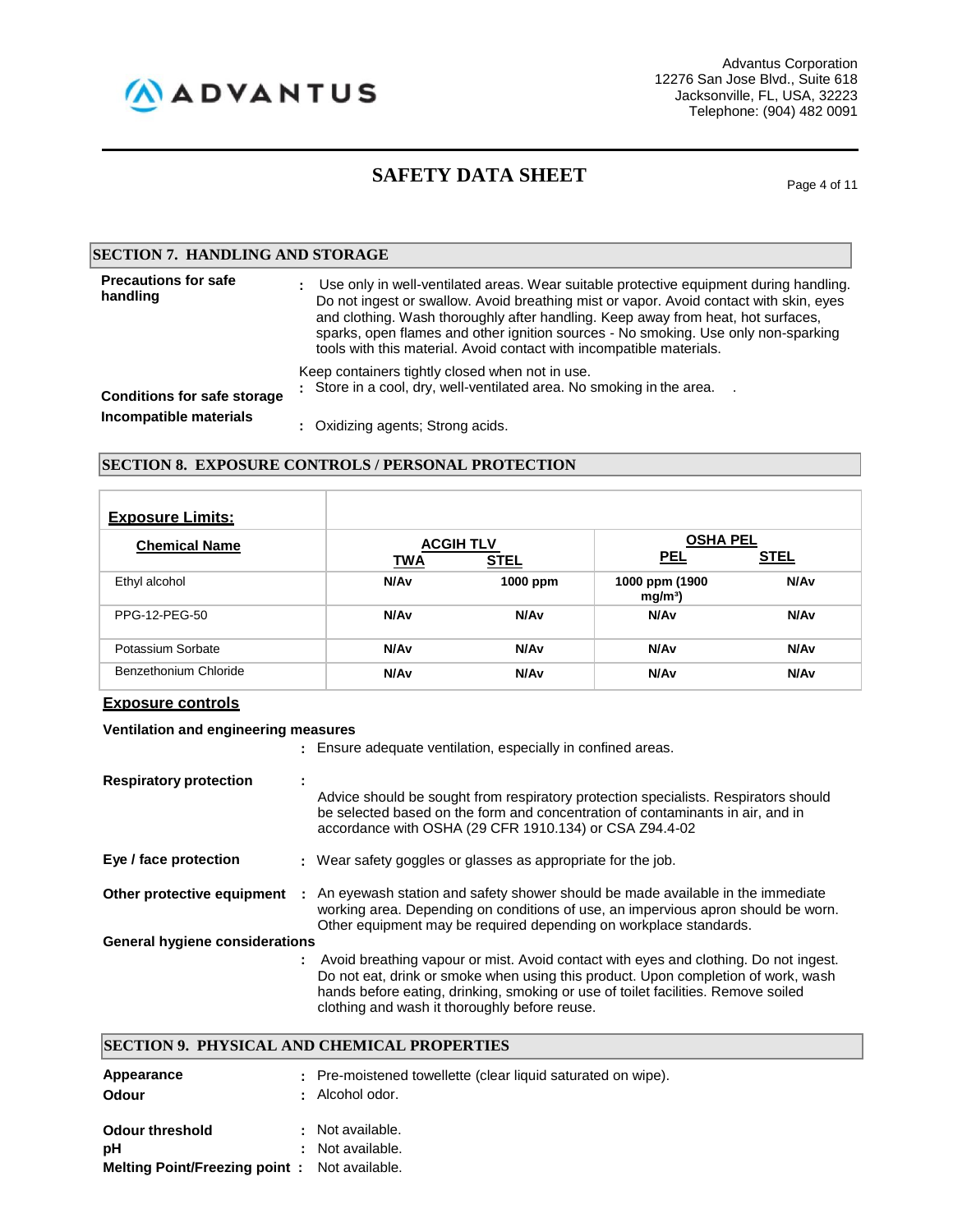

# **SAFETY DATA SHEET** Page 5 of 11

| Initial boiling point and boiling range |  |  |
|-----------------------------------------|--|--|
|                                         |  |  |

|                                                                 | 96.1°C                                                                          |
|-----------------------------------------------------------------|---------------------------------------------------------------------------------|
| <b>Flash point</b>                                              | $26^{\circ}$ C                                                                  |
| <b>Flashpoint (Method)</b>                                      | : closed cup                                                                    |
| <b>Evaporation rate (BuAe = 1)</b> : Not available.             |                                                                                 |
| Flammability (solid, gas) : Not applicable                      |                                                                                 |
| Lower flammable limit (% by vol.)                               |                                                                                 |
|                                                                 | Not available.                                                                  |
| Upper flammable limit (% by vol.)                               |                                                                                 |
|                                                                 | Not available.                                                                  |
| <b>Oxidizing properties</b>                                     | None.                                                                           |
|                                                                 |                                                                                 |
| <b>Explosive properties</b>                                     | : Not explosive                                                                 |
| Vapour pressure                                                 | : Not available.                                                                |
| <b>Vapour density</b>                                           | : Not available.                                                                |
| <b>Relative density / Specific gravity</b>                      |                                                                                 |
|                                                                 | 0.98                                                                            |
|                                                                 |                                                                                 |
| Solubility in water<br>Other solubility(ies)                    | : Complete<br>: Not available.                                                  |
|                                                                 | Partition coefficient: n-octanol/water or Coefficient of water/oil distribution |
|                                                                 | : Not available.                                                                |
|                                                                 | ÷                                                                               |
| <b>Auto-ignition temperature</b><br>Decomposition temperature : | Not available.                                                                  |
| <b>Viscosity</b>                                                | Not applicable.<br>Not available.                                               |
| Volatiles (% by weight)                                         | : Not available.                                                                |
| <b>Volatile organic Compounds (VOC's)</b>                       |                                                                                 |
|                                                                 | Not applicable.                                                                 |
| Absolute pressure of container                                  |                                                                                 |
|                                                                 | : Not applicable.                                                               |
| <b>Flame projection length</b>                                  | Not applicable.<br>÷.                                                           |
| Other physical/chemical comments                                |                                                                                 |
|                                                                 | None reported by the manufacturer.<br>÷                                         |
|                                                                 |                                                                                 |

| <b>SECTION 10. STABILITY AND REACTIVITY</b> |                                                                                                                                                                                                                                                                                  |  |
|---------------------------------------------|----------------------------------------------------------------------------------------------------------------------------------------------------------------------------------------------------------------------------------------------------------------------------------|--|
| <b>Reactivity</b>                           | : Not normally reactive.                                                                                                                                                                                                                                                         |  |
| <b>Chemical stability</b>                   | : Stable under the recommended storage and handling conditions prescribed.                                                                                                                                                                                                       |  |
| Possibility of hazardous reactions          |                                                                                                                                                                                                                                                                                  |  |
|                                             | : Hazardous polymerization will not occur.                                                                                                                                                                                                                                       |  |
| <b>Conditions to avoid</b>                  | : Keep away from excessive heat, open flames, sparks and other possible sources of<br>ignition. Avoid contact with incompatible materials. Do not use in areas without<br>adequate ventilation. Avoid heat, open flames, sparks, static electricity and electrical<br>equipment. |  |
| Incompatible materials                      | : Strong oxidizers.; Acids                                                                                                                                                                                                                                                       |  |
| Hazardous decomposition products            |                                                                                                                                                                                                                                                                                  |  |
|                                             | : None known, refer to hazardous combustion products in Section 5.                                                                                                                                                                                                               |  |

#### **SECTION 11. TOXICOLOGICAL INFORMATION**

### **Information on likely routes of exposure:**

**Routes of entry inhalation**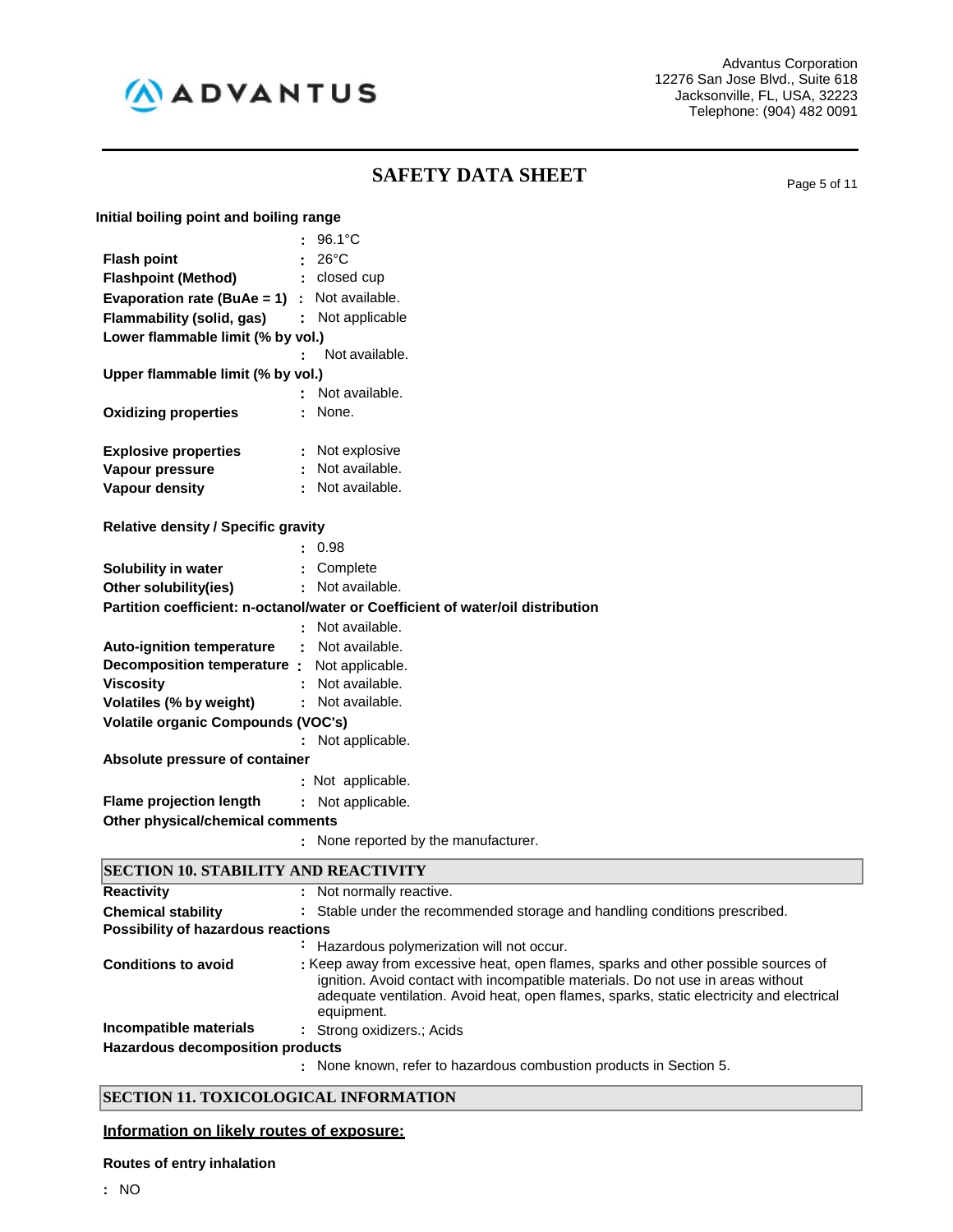

# **SAFETY DATA SHEET** Page 6 of 11

| Routes of entry skin & eye                                          | : YES                                                                                                                                                                                                         |
|---------------------------------------------------------------------|---------------------------------------------------------------------------------------------------------------------------------------------------------------------------------------------------------------|
| <b>Routes of entry Ingestion</b>                                    | : NO                                                                                                                                                                                                          |
| Routes of exposure skin absorption                                  |                                                                                                                                                                                                               |
|                                                                     | NO.                                                                                                                                                                                                           |
| <b>Potential Health Effects:</b>                                    |                                                                                                                                                                                                               |
| Signs and symptoms of short-term (acute) exposure                   |                                                                                                                                                                                                               |
| Sign and symptoms Inhalation                                        | None expected, when used as intended. Inhalation of high concentrations may cause<br>dizziness, disorientation, incoordination, narcosis, nausea or narcotic effects.                                         |
| Sign and symptoms ingestion                                         |                                                                                                                                                                                                               |
|                                                                     | : None expected, when used as intended. Ingestion may cause gastrointestinal irritation,<br>nausea, vomiting and diarrhea.                                                                                    |
| Sign and symptoms skin                                              | : None expected, when used as intended. May cause slight or mild, transient irritation.                                                                                                                       |
| Sign and symptoms eyes                                              | : Symptoms may include redness, pain, tearing and conjunctivitis.                                                                                                                                             |
| <b>Potential Chronic Health Effects</b>                             | Prolonged or repeated skin contact may cause drying and irritation. Prolonged<br>overexposure may cause liver and kidney effects.                                                                             |
| <b>Mutagenicity</b>                                                 | Not expected to be mutagenic in humans.                                                                                                                                                                       |
| Carcinogenicity<br><b>Reproductive effects &amp; Teratogenicity</b> | No components are listed as carcinogens by ACGIH, IARC, OSHA or NTP.                                                                                                                                          |
|                                                                     | Not expected to have other reproductive effects.<br>This material is not classified under U.S. OSHA regulations (29CFR                                                                                        |
| <b>Sensitization to material</b>                                    | 1910.1200) (Hazcom 2012) and Canadian WHMIS regulations (Hazardous Products<br>Regulations) (WHMIS 2015). Classification: None                                                                                |
| Specific target organ effects :                                     | This material is classified as hazardous under U.S. OSHA regulations (29CFR<br>1910.1200) (Hazcom 2012) and Canadian WHMIS regulations (Hazardous Products<br>Regulations) (WHMIS 2015). Classification: None |
| Medical conditions aggravated by overexposure                       |                                                                                                                                                                                                               |
|                                                                     | : Pre-existing skin, eye and respiratory disorders.                                                                                                                                                           |

| <b>Synergistic materials</b> | : None known or reported by the manufacturer.        |
|------------------------------|------------------------------------------------------|
| <b>Toxicological data</b>    | : There is no available data for the product itself. |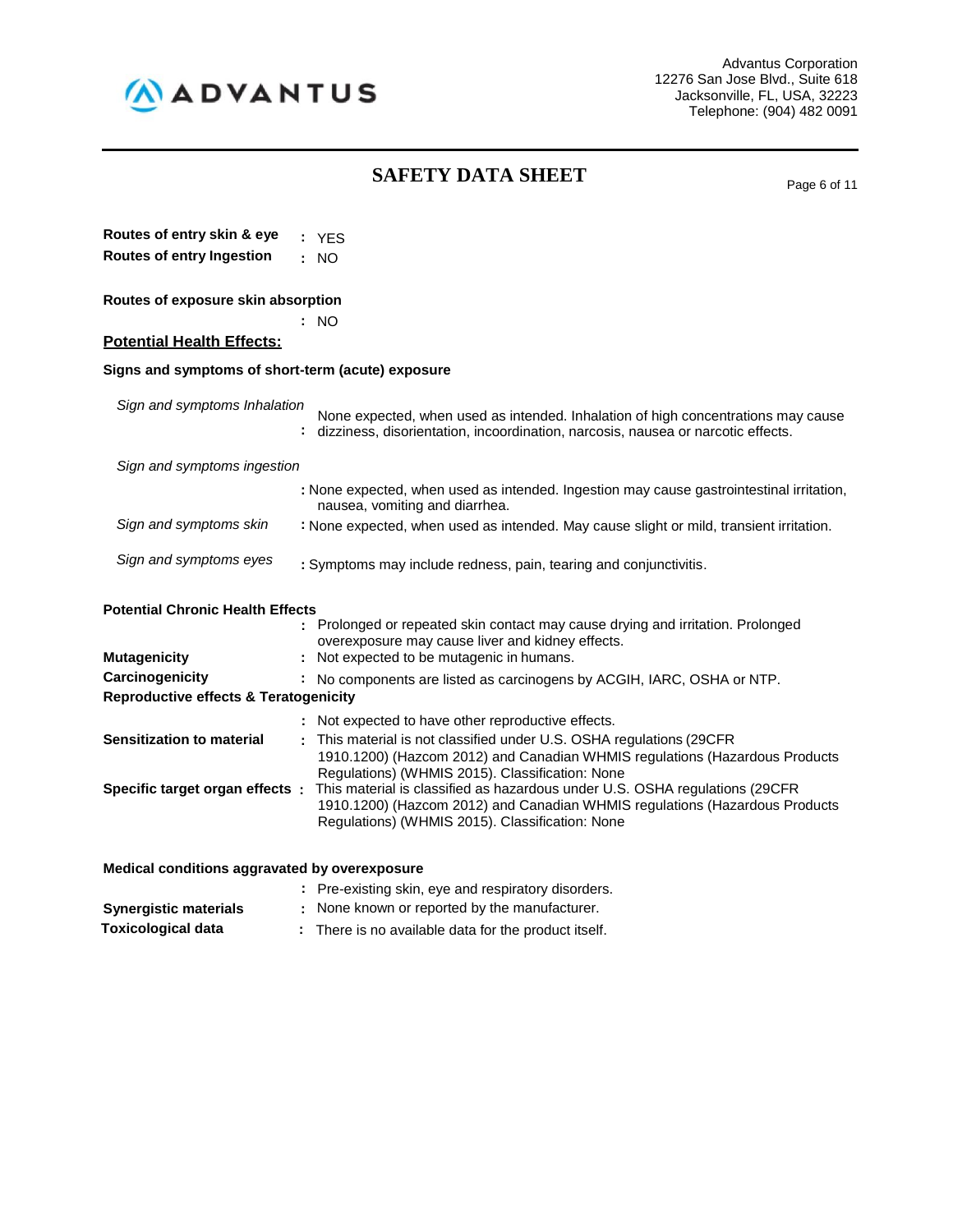

Advantus Corporation 12276 San Jose Blvd., Suite 618 Jacksonville, FL, USA, 32223 Telephone: (904) 482 0091

### **SAFETY DATA SHEET** Page 7 of 11

#### **SECTION 12. ECOLOGICAL INFORMATION**

#### **Ecotoxicity**

**:** Not classified for hazards to the environment. See the following tables for individual ingredient ecotoxicity data.

#### *Ecotoxicity data:*

|                    |               | <b>Toxicity to Fish</b>        |               |                 |  |  |  |
|--------------------|---------------|--------------------------------|---------------|-----------------|--|--|--|
| <b>Ingredients</b> | <b>CAS No</b> | LC50 / 96h                     | NOEC / 21 day | <b>M</b> Factor |  |  |  |
| Ethyl alcohol      | 64-17-5       | > 100 mg/L (Fathead<br>minnow) | N/Av          | None.           |  |  |  |

| <b>Ingredients</b> | <b>CAS No</b> | <b>Toxicity to Daphnia</b>           |               |                 |
|--------------------|---------------|--------------------------------------|---------------|-----------------|
|                    |               | EC50 / 48h                           | NOEC / 21 day | <b>M</b> Factor |
| Ethyl alcohol      | 64-17-5       | 5012 mg/L (Daphnia<br>N/Av<br>magna) |               | None.           |

| Ingredients   | <b>CAS No</b> | <b>Toxicity to Algae</b>        |                   |                 |  |
|---------------|---------------|---------------------------------|-------------------|-----------------|--|
|               |               | EC50 / 96h or 72h               | NOEC / 96h or 72h | <b>M</b> Factor |  |
| Ethyl alcohol | 64-17-5       | 1000 mg/L/96hr (Green<br>algae) | N/A <sub>v</sub>  | None.           |  |

#### **SECTION 13. DISPOSAL CONSIDERATIONS**

.

| <b>Handling for Disposal</b> | : See Section 7 (Handling and Storage) for further details<br>: Dispose in accordance with all applicable federal, state, provincial and local<br>regulations.            |
|------------------------------|---------------------------------------------------------------------------------------------------------------------------------------------------------------------------|
| <b>Methods of Disposal</b>   | : If this product, as supplied, becomes a waste in the United States, it may meet the<br>criteria of a hazardous waste as defined under RCRA, Title 40 CFR 261. It is the |
| <b>RCRA</b>                  | responsibility of the waste generator to determine the proper waste identification and<br>disposal method.                                                                |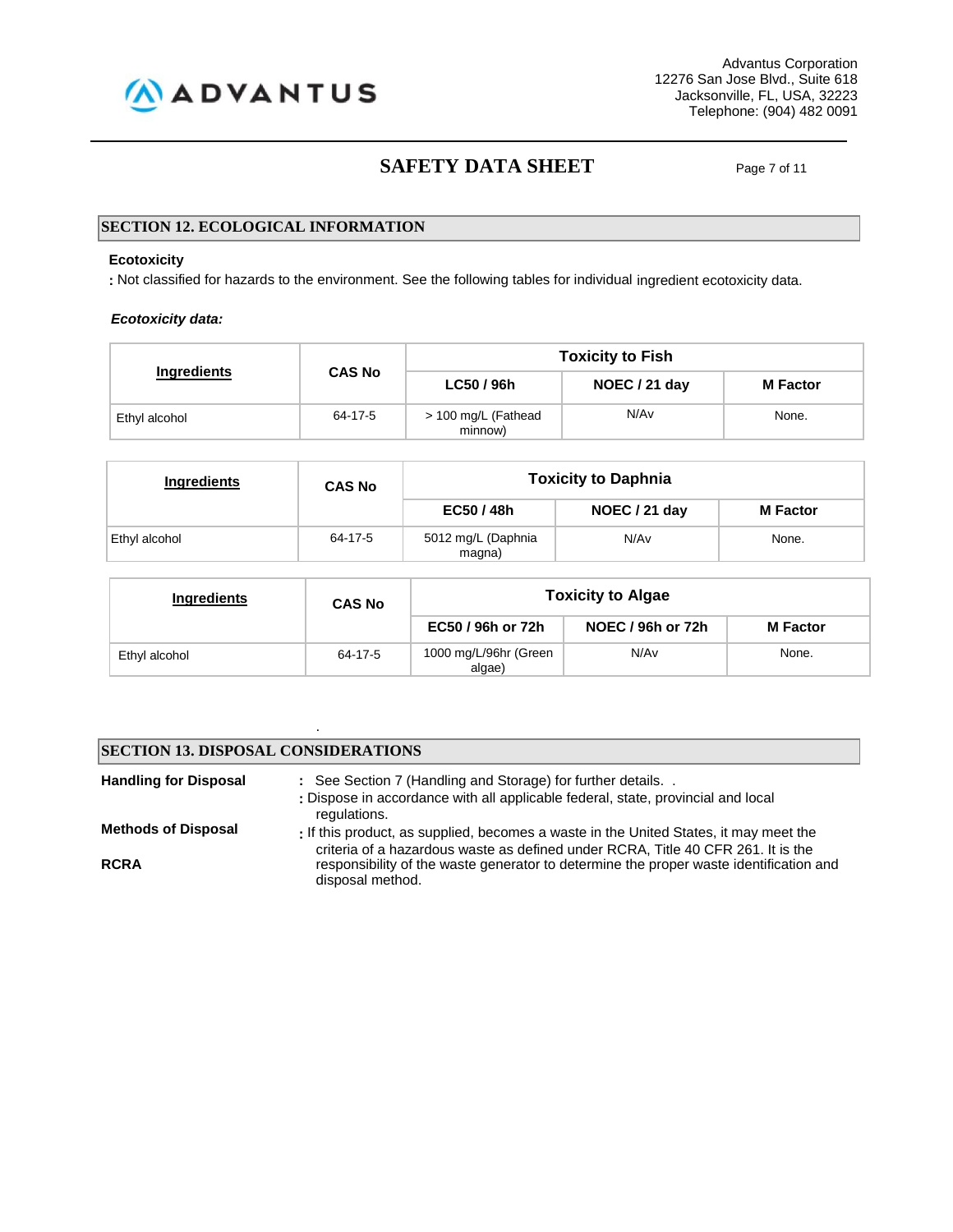

Advantus Corporation 12276 San Jose Blvd., Suite 618 Jacksonville, FL, USA, 32223 Telephone: (904) 482 0091

### **SAFETY DATA SHEET** Page 8 of 11

#### **SECTION 14. TRANSPORT INFORMATION**

| <b>Regulatory</b><br><b>Information</b>              | <b>UN Number</b>                                                                                                                                                                                                             | UN proper shipping name | <b>Transport</b><br>hazard<br>class(es) | <b>Packing</b><br>Group | Label |  |  |  |  |
|------------------------------------------------------|------------------------------------------------------------------------------------------------------------------------------------------------------------------------------------------------------------------------------|-------------------------|-----------------------------------------|-------------------------|-------|--|--|--|--|
| 49CFR/DOT                                            | None                                                                                                                                                                                                                         | Not regulated           | not regulated                           | None                    |       |  |  |  |  |
| 49CFR/DOT<br><b>Additional</b><br>information        | None                                                                                                                                                                                                                         |                         |                                         |                         |       |  |  |  |  |
| <b>TDG</b>                                           | None                                                                                                                                                                                                                         | Not regulated           | not regulated                           | None                    |       |  |  |  |  |
| <b>TDG</b><br><b>Additional</b><br>information       | None                                                                                                                                                                                                                         |                         |                                         |                         |       |  |  |  |  |
| <b>ICAO/IATA</b>                                     | None                                                                                                                                                                                                                         | Not regulated           | not regulated                           | None                    |       |  |  |  |  |
| <b>ICAO/IATA</b><br><b>Additional</b><br>information | Special provision A46 allows for UN 3175, Solids, Containing flammable liquid, N.O.S. in sealed packages, containing<br>less than 10 ml to be exempted from the regulations, provided there is no free liquid in the packet. |                         |                                         |                         |       |  |  |  |  |
| <b>IMDG</b>                                          | None                                                                                                                                                                                                                         | Not regulated           | not regulated                           | None                    |       |  |  |  |  |
| <b>IMDG</b><br><b>Additional</b><br>information      | None                                                                                                                                                                                                                         |                         |                                         |                         |       |  |  |  |  |

**Special precautions for user :**None known .

**Environmental hazards :** This product does not meet the criteria for an environmentally hazardous mixture, according to the IMDG Code. See ECOLOGICAL INFORMATION, Section 12. **Transport in bulk according to Annex II of MARPOL 73/78 and the IBC Code**

**:** Not available.

#### **SECTION 15 - REGULATORY INFORMATION**

#### **US Federal Information:**

Components listed below are present on the following U.S. Federal chemical lists: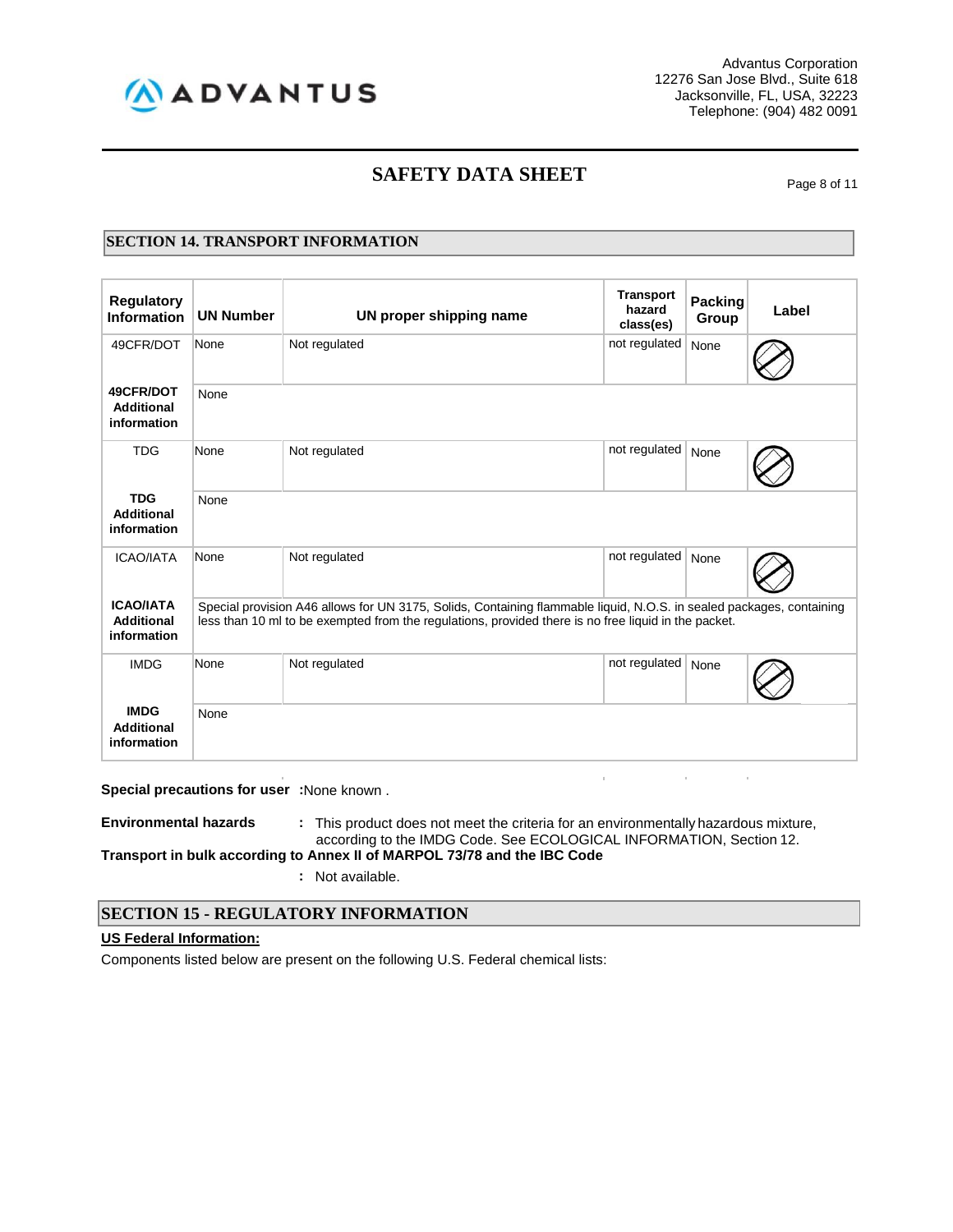

# **SAFETY DATA SHEET** Page 9 of 11

| Ingredients                    | CAS#           | <b>TSCA</b><br>Inventory | <b>CERCLA</b><br>Reportable<br>Quantity(RQ) (40<br>CFR 117.302): | <b>SARA TITLE III:</b><br>Sec. 302,<br><b>Extremely</b><br><b>Hazardous</b><br>Substance, 40<br><b>CFR 355:</b> | SARA TITLE III: Sec. 313, 40 CFR<br>372, Specific Toxic Chemical<br><b>Toxic Chemical</b> | de minimus<br><b>Concentration</b> |
|--------------------------------|----------------|--------------------------|------------------------------------------------------------------|-----------------------------------------------------------------------------------------------------------------|-------------------------------------------------------------------------------------------|------------------------------------|
| Ethyl alcohol                  | 64-17-5        | Yes                      | None.                                                            | None.                                                                                                           | No                                                                                        | N/A<br>n                           |
| Benzethonium Chloride<br>(USP) | $121 - 54 - 0$ | NL                       | N/Ap                                                             | N/Av                                                                                                            | No                                                                                        | N/A                                |

SARA TITLE III: Sec. 311 and 312, SDS Requirements, 40 CFR 370 Hazard Classes: Flammable; Eye irritation; Skin sensitization .

Under SARA Sections 311 and 312, the EPA has established threshold quantities for the reporting of hazardous chemicals. The current thresholds are 500 pounds or the threshold planning quantity (TPQ), whichever is lower, for extremely hazardous substances and 10,000 pounds for all other hazardous chemicals.

#### **US State Right to Know Laws:**

The following chemicals are specifically listed by individual States:

|                                | CAS#<br>Ingredients | <b>California Proposition 65</b> |                         | <b>State "Right to Know" Lists</b> |     |     |           |     |           |
|--------------------------------|---------------------|----------------------------------|-------------------------|------------------------------------|-----|-----|-----------|-----|-----------|
|                                |                     | Listed                           | <b>Type of Toxicity</b> | СA                                 | MА  | МN  | <b>NJ</b> | PA  | <b>RI</b> |
| Ethyl alcohol                  | 64-17-5             | No                               | N/Ap                    | Yes                                | Yes | Yes | Yes       | Yes | Yes       |
| Benzethonium<br>Chloride (USP) | 121-54-0            | No.                              | N/Ap                    | Yes                                | No  | No  | No        | No  | No        |

#### **Canadian Information:**

WHMIS Classification: Refer to Section 2 for a WHMIS Classification for this product. All ingredients are present on the DSL.

#### **International Information:**

Components listed below are present on the following International Inventory list: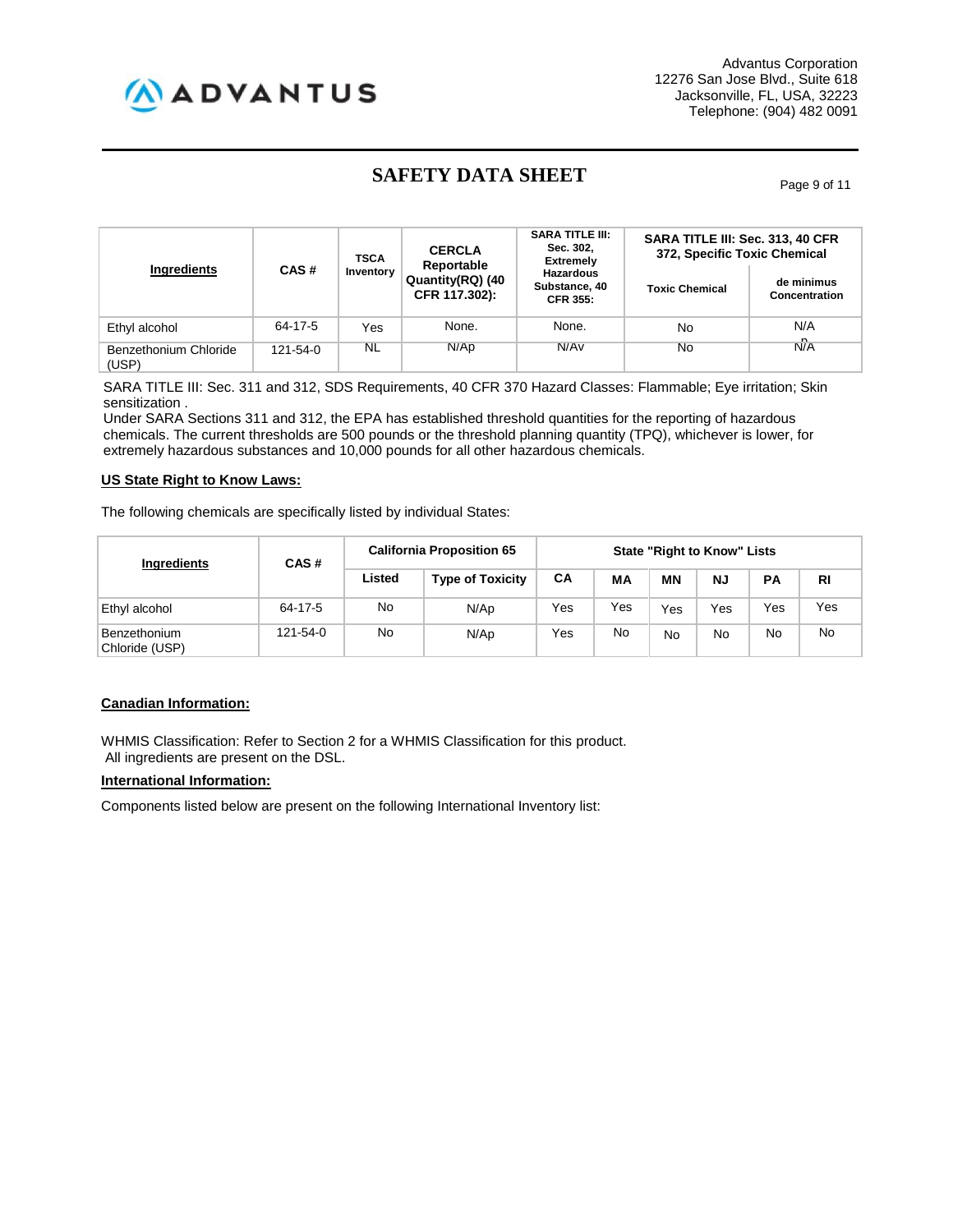

# **SAFETY DATA SHEET** Page 10 of 11

| Ingredients                          | CAS#     | European<br><b>EINECs</b>                                                                                                                                                                                      | Australia<br><b>AICS</b>                                                                                                         | <b>Philippines</b><br><b>PICCS</b>                                                                                                                                                                                                                                                                                          | <b>Japan ENCS</b>                                                                                                                                                                                                                                                                                                                                                                                                                                                                                                                                                                                                                                 | Korea<br><b>KECI/KECL</b> | China<br><b>IECSC</b> | <b>NewZealand</b><br><b>IOC</b> |  |  |  |
|--------------------------------------|----------|----------------------------------------------------------------------------------------------------------------------------------------------------------------------------------------------------------------|----------------------------------------------------------------------------------------------------------------------------------|-----------------------------------------------------------------------------------------------------------------------------------------------------------------------------------------------------------------------------------------------------------------------------------------------------------------------------|---------------------------------------------------------------------------------------------------------------------------------------------------------------------------------------------------------------------------------------------------------------------------------------------------------------------------------------------------------------------------------------------------------------------------------------------------------------------------------------------------------------------------------------------------------------------------------------------------------------------------------------------------|---------------------------|-----------------------|---------------------------------|--|--|--|
| Ethyl alcohol                        | 64-17-5  | 200-578-6                                                                                                                                                                                                      | Present                                                                                                                          | Present                                                                                                                                                                                                                                                                                                                     | $(2)-202$                                                                                                                                                                                                                                                                                                                                                                                                                                                                                                                                                                                                                                         | KE-13217                  | Present               | HSR001144                       |  |  |  |
| Benzethonium Chloride<br>(USP)       | 121-54-0 | N/Av                                                                                                                                                                                                           | Present                                                                                                                          | Present                                                                                                                                                                                                                                                                                                                     | N/Av                                                                                                                                                                                                                                                                                                                                                                                                                                                                                                                                                                                                                                              | KE-00790                  | Present               | HSR002952                       |  |  |  |
| <b>SECTION 16. OTHER INFORMATION</b> |          |                                                                                                                                                                                                                |                                                                                                                                  |                                                                                                                                                                                                                                                                                                                             |                                                                                                                                                                                                                                                                                                                                                                                                                                                                                                                                                                                                                                                   |                           |                       |                                 |  |  |  |
| Legend                               |          | CA: California<br>of 1980<br>Inh: Inhalation<br>LD: Lethal Dose<br>MA: Massachusetts<br>MN: Minnesota<br>N/Ap: Not Applicable<br>N/Av: Not Available<br>NJ: New Jersey<br>PA: Pennsylvania<br>RI: Rhode Island | <b>CNS: Central Nervous System</b><br>LC: Lethal Concentration<br>PEL: Permissible exposure limit<br>TLV: Threshold Limit Values | <b>CAS: Chemical Abstract Services</b><br><b>CFR: Code of Federal Regulations</b><br><b>CSA: Canadian Standards Association</b><br>DOT: Department of Transportation<br>EPA: Environmental Protection Agency<br>HSDB: Hazardous Substances Data Bank<br>NTP: National Toxicology Program<br>STEL: Short Term Exposure Limit | : ACGIH: American Conference of Governmental Industrial Hygienists<br>CERCLA: Comprehensive Environmental Response, Compensation, and Liability Act<br>IARC: International Agency for Research on Cancer<br><b>IUCLID:</b> International Uniform Chemical Information Database<br>NIOSH: National Institute of Occupational Safety and Health<br>OSHA: Occupational Safety and Health Administration<br><b>RCRA: Resource Conservation and Recovery Act</b><br>RTECS: Registry of Toxic Effects of Chemical Substances<br>SARA: Superfund Amendments and Reauthorization Act<br>TDG: Canadian Transportation of Dangerous Goods Act & Regulations |                           |                       |                                 |  |  |  |
|                                      |          |                                                                                                                                                                                                                | TWA: Time Weighted Average                                                                                                       |                                                                                                                                                                                                                                                                                                                             | WHMIS: Workplace Hazardous Materials Identification System                                                                                                                                                                                                                                                                                                                                                                                                                                                                                                                                                                                        |                           |                       |                                 |  |  |  |